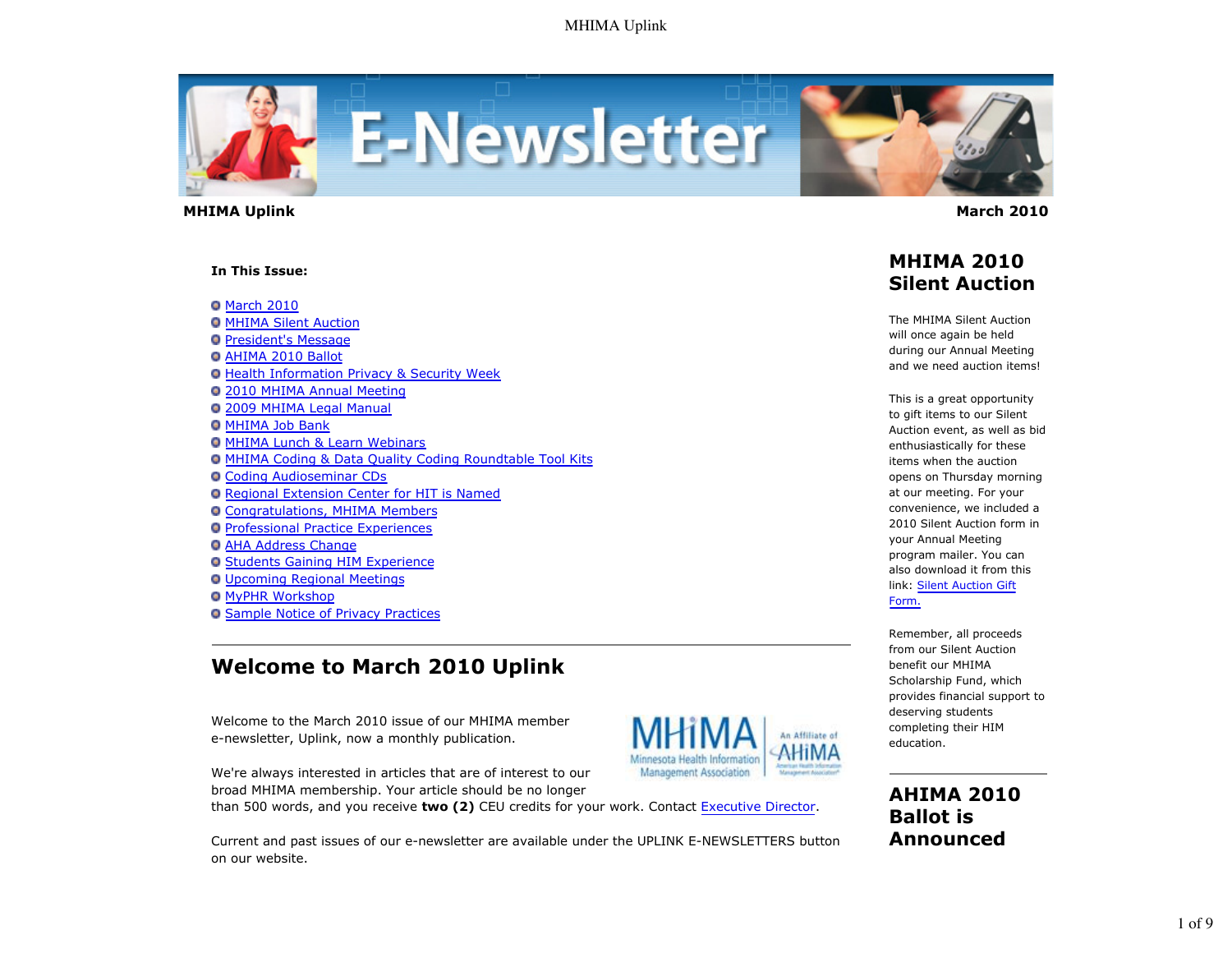If you would like to unsubscribe to our Uplink e-newsletter, please contact Executive Director

# **President's Message**

Steph Luthi-Terry

Welcome to "almost Spring". March is doing its typical "spring tease" luring us into thinking that Spring is here as the snow recedes from the lawn and roof, robins are starting to sing, trees are starting to bud (yes, really) and water is trickling out of the downspouts. I'm just waiting for that next snow storm before putting the snow-thrower away for the next 6 months.

This time of year not only represents change in our Minnesota weather but also pending changes to occur in MHIMA and to HIM professionals. In the next several weeks, you will be presented with a ballot of nominated candidates for elected positions to the MHIMA Board of Directors. Positions for President-Elect, Secretary, Delegate Directors

(2) and Audit Committee are on the ballot this year. I'd like to thank each and every candidate who has stepped forward and agreed to have their name placed on the ballot. There is significant responsibility as a member of the Board. Collectively, we represent the MHIMA members who have entrusted us to set forth a strategic vision, be the "voice" for HIM professionals and organizations across the state in a variety of venues, exercise financial stewardship that allows the organization to continue with successful growth. While every name on the ballot will not be elected (there are only so many positions, after all), it is my hope that everyone on the ballot continues to volunteer. Our strength lies in the collective vision, voice, knowledge and ability to engage our peers. Good luck to everyone! Active members: don't forgot to **VOTE** when you receive the ballot. Every vote counts!

Change has also arrived in the form of Recovery Audit Contractors (RAC). Several organizations have started to receive small numbers of RAC letters in the form of DRG validation audits. We have all been preparing for this audit process over the last many months. While the initial numbers of requests are smaller than anticipated, it is realistic to understand that the RAC will be ramping up gradually as they understand their audit analysis and response capability. I would encourage each of you to read Rita Bowen's message in the March, 2010 Journal of AHIMA on "Managing Audits Effectively". Rita speaks to "showcasing" the HIM professional's skills and the many opportunities that await us.

Our legislative team has been busy monitoring the Minnesota legislative activities. While GAMC has been "rescued" in some form for the very poorest and needy of our patient community, the impact to our healthcare organizations will be significant. This has been an appropriately focused priority of our legislators. Over the next several weeks of this legislative session, I would anticipate a significant amount of discussion in Minnesota around HITECH and workforce. Take some time and read the HITECH legislation introduced last week – there is significant impact to the HIM professional. Please make time to talk with the appropriate policy leaders in your organizations and be open to



**Jeanne Solberg, MA,**

**RHIA:** is on the 2010 AHIMA ballot for a Director for the AHIMA Board of Directors! Jeanne is an independent HIM consultant with Solberg Solutions, Inc. She serves as an adjunct faculty member with The College of St. Scholastica's master's program in HIM and teaches Decision Support Systems. She's been very active in MHIMA and is one of our past presidents. The AHIMA Candidate CoP will be open May 24-June 4th and polls will be open June 7-June 25. Watch the June "Journal of AHIMA" for information about Jeanne, and all of the nominees. Mark your calendars to vote in the AHIMA election!

Congratulations, Jeanne!

#### **Health Information**

**Privacy & Security**

#### **Week April 11-17**

AHIMA's Health Information Privacy & Security Week will be celebrated April 11-17, 2010. This year's theme: "United in Mission to Protect Health Information." For information about a free planning kit, Click Here.

**2009 MHIMA Legal Resource Manual**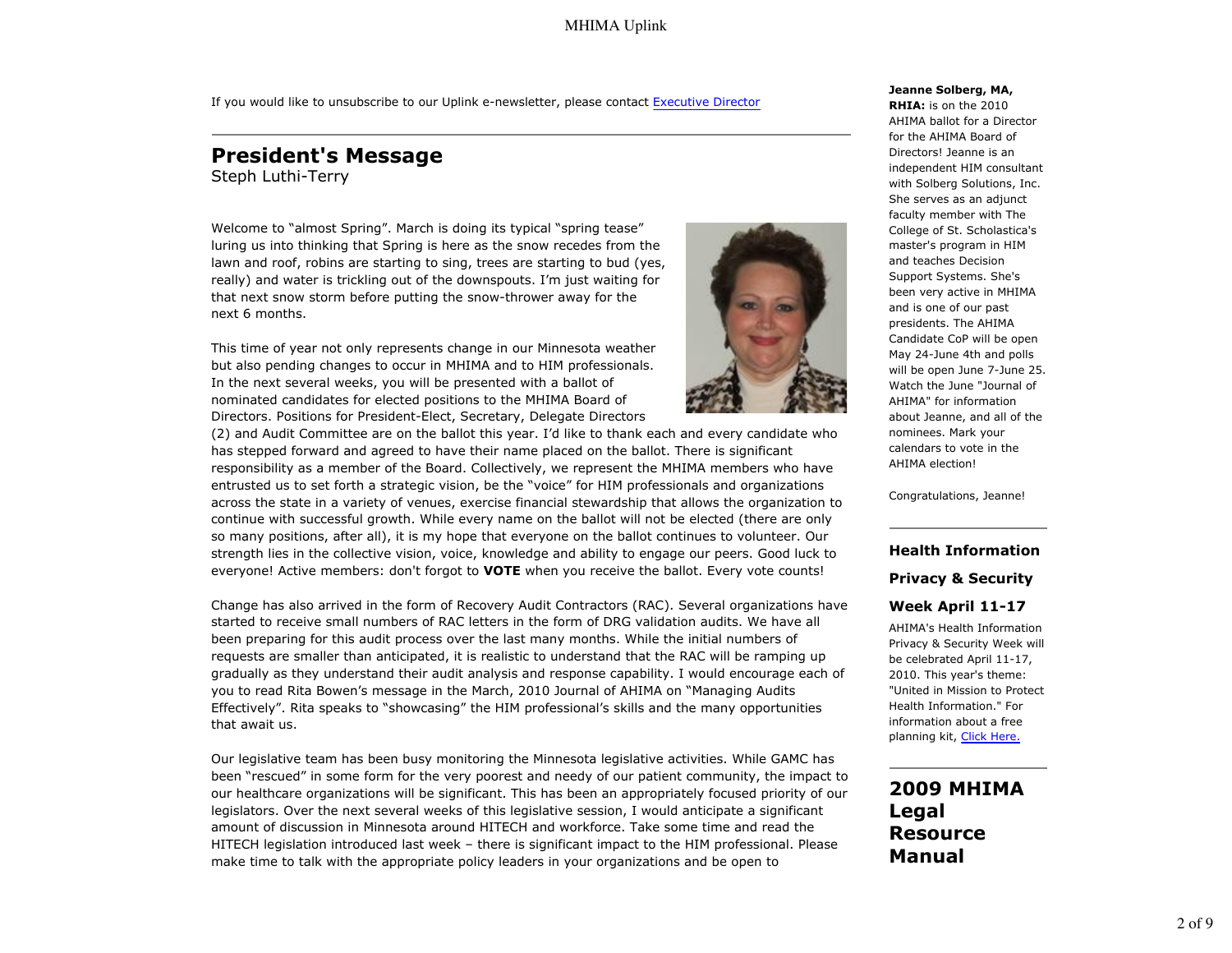opportunities that may be present.

I'd like to give a word of appreciation again to our volunteers who have presented, or who will be presenting, webinars on behalf of MHIMA. We have had very positive response from our members on the accessibility, format, cost, length and format of the webinars. We have also been approached by another professional organization to consider developing content for their members! An excellent opportunity for MHIMA! If you have suggestions for future topics, please forward these to Myrna Wells-Ulland.

As I look forward to April, I am very excited about our annual meeting and program "Celebrate Our Past; Lead into the Future". Congratulations to the Annual Meeting Committee and the outstanding program content and speakers. Our annual meeting program content is stellar, with forward looking information and industry leaders providing insight and shared lessons. I look forward to seeing you at the Northland Inn in Brooklyn Park, MN April 28-30.

# **2010 MHIMA Annual Meeting and 2010 LTC Spring Meeting**



Our 75th Annual Meeting and Educational Conference is less than 2 months away. Come join us as we "Celebrate Our Past; Lead Into the Future" during this special diamond anniversary of our state association at the Northland Inn April 28-30, 2010.

To view or download the MHIMA Annual Meeting program of events, Click Here.

To register as a MHIMA Annual Meeting attendee, Click Here.

This year we welcome the AHIMA LTC Practice Council to its 2010 Spring Meeting, held in conjunction with our annual meeting at Northland Inn on April 28-29. This meeting is packed full of relevant information for anyone working in LTC and is open to AHIMA or MHIMA members and non-members.

To view or download the LTC program of events, Click Here.

To register as a LTC meeting attendee, Click Here.

Remember, the Early Discount registration deadline for both events is **March 29, 2010**. Registrations postmarked after March 29 will pay the "late registration fee." All registration payment must be received prior to attending the meeting.

**Coders:** we welcome **James Kennedy, MD, CCS** to lead our Coding Education session on Friday, April 30th. His presentation is titled "Compliant Physician Queries: Bridging the Gap Between Coders The 2009 Legal Resource Manual is now available



for purchase! The Manual is a complete update of the 2007 version and includes the laws and rules that address the majority of issues that may arise with respect to health information practice. There are many new updates in every chapter. As one member states, "This is truly a valuable resource for anyone that works with health care." It's a compilation of best practices and experience of HIM professionals and the facilities they represent in Minnesota and has had legal review.

**There will not be an update to the Legal Manual in 2010. The next full update is planned for the Spring of 2011. In the interim, significant changes in topics in the Manual will be posted on our website under the Legislative Updates button.**

All HIM Departments should have this Manual. It's available on CD only and can be purchased from the MHIMA website's main page. Order your manual today!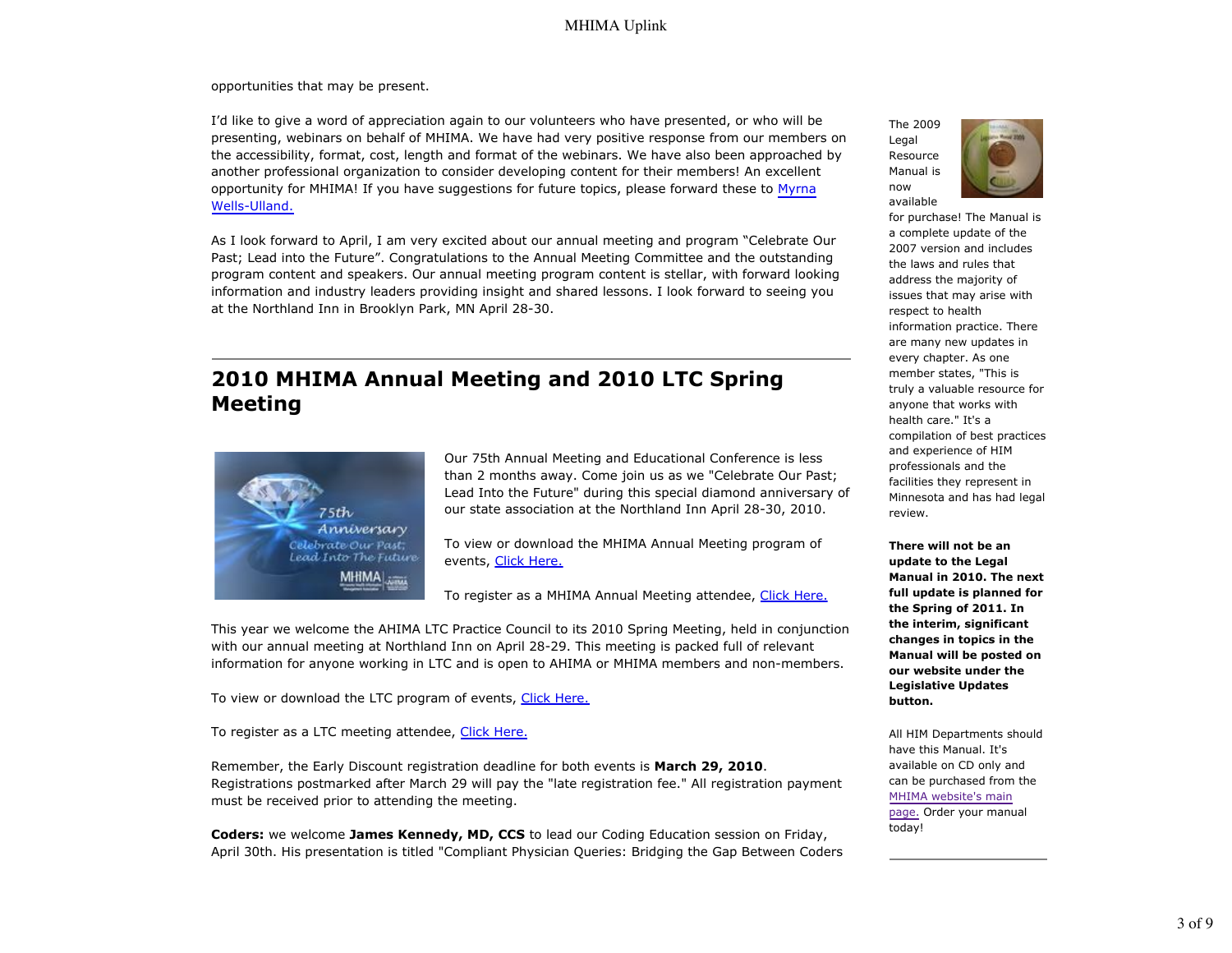#### MHIMA Uplink

and Providers in Clarifying Illegible, Incomplete, Unclear, Imprecise and Conflicting Documentation." The target audience is coding professionals and managers, clinical documentation specialists, quality managers, compliance officers, case managers, physician advisors to HIM, and medical directors and officers. Dr. Kennedy will review literature-based disease definitions, ICD-9-CM coding rules, and pertinent Coding Clinic advice as it relates to many problematic disease entities, such as sepsis, acute renal injury, acute and chronic respiratory failure, altered mental states and their etiologies, heart failure, shock, pneumonia, anemias, pancytopenias, diabetes and many others, and then apply these to currenty available diagnosis-related group methodologies. Dr. Kennedy says, "learn how to talk to your doctors using their own literature. Invite your facility's medical director or physician advisor for this session; he or she will not regret it."

## **Lunch & Learn Webinars MHIMA Audioconference/Webinar Education**



MHIMA continues its audioconference/webinar series! Dial directly into these live presentations from your work environment. No travel required! Fit as many colleagues as you can into a room with a speaker phone and an internet connection. Your call is a toll-free number.

All sessions are from 12 noon to 1 pm and earn one (1) CEU for each

attendee at each connection location. The registration fee of \$49 for MHIMA/AHIMA members (\$89 non-members) covers all the staff you can invite on one phone line/internet connection. Multiple phone lines require a separate registration for each line.

The next webinar topic and date:

**"Get Ready...Get Sets...Code!, a webinar on ICD-10, on Thursday, March 25, 2010, at 12 noon.** Presenter is Gina Sanvik, RHIA, Product Manager, HIM Solutions, for QuadraMed.

**Registration Deadline:** All registrations for the ICD-10 Coding Webinar must be received in our office by 5 pm on March 19, 2010.

To download the ICD-10 Coding webinar flyer, Click Here.

To register securely online for the ICD-10 webinar, Click Here.

**Interested in viewing the ICD-10 Webinar but can't attend on March 25th?** We will be recording this webinar for a limited time distribution (at the same \$49 for a one-time connection) following the live presentation. Contact MHIMA Executive Director for details.

Great News! We've added an additional webinar to our Lunch & Learn series: "**Clinical Decision Support: Another Great Opportunity Awaiting HIM Talent"** on Friday, April 9, 2010, presented by Jeanne Solberg, MA, RHIA, Independent HIM Consultant for Solberg Solutions, Inc.

To download the CDS webinar flyer, Click Here

## **MHIMA Job Bank**

Are you seeking a job? Are you an employer looking for a potential employee? Is your facility looking for someone with a skill set of MHIMA members? Be sure to check out the MHIMA Job Bank Network on our website. Here, you'll find information about registering as a "Job Seeker" or as an "Employer". New positions are posted frequently, so check us out often!

**Job Seekers:** There is no fee to register.

**Employers:** Job posting fees are very reasonable and reach all of our MHIMA membership. E-blasts of job announcements are also available.

Click Here to visit the MHIMA Job Bank.

# **MHIMA Coding & Data Quality Coding Roundtable Tool Kits**

The MHIMA Coding & Data Quality Committee has created several toolkits for use by MHIMA members to support coding education and discussion in your facilities and at your regional meetings. There is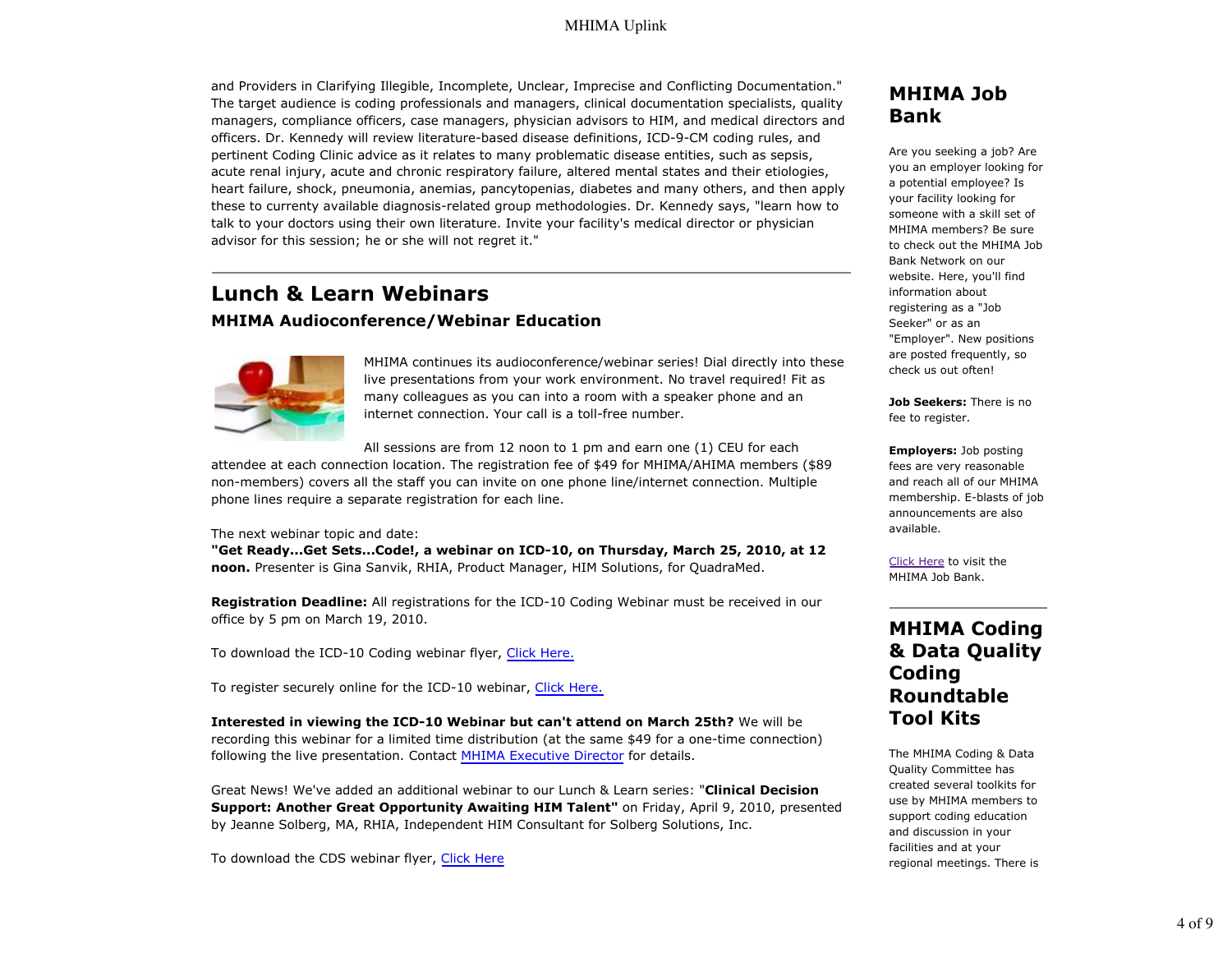To register securely online for the CDS webinar, Click Here.

Registration deadline for the CDS webinar is April 2, 2010.

Four days prior to the webinar you register for, you'll receive an email containing instructions on how to download the presentation material for the conference, the codes to access the website and the conference call, and CEU information for everyone attending at your site.

Cancellation: Registration fees, less a \$15 cancellation fee, are refundable if notice is received five (5) working days before the program date.

## **Key Health Alliance is MN/ND's Regional Extension Center for HIT**

On February 16, HHS Secretary Kathleen Sebelius announced that Key Health Alliance, a MN based partnership of Stratis Health, the Rural Health Resource Center, and The College of St. Scholastica, was awarded a \$19 million grant to serve as the new federally designated Regional Extension Assistance Center for Health Information Technology (REACH) for Minnesota and North Dakota. These efforts will assist the adoption of EHR in rural clinics and hospitals. To download and read the full announcement, Click Here.

There are great positions opening up within the REACH, and here's a link to them on Stratis Health's website. According to Shirley Eichenwald Maki, the timeline for hire is short, with interviews anticipated to begin as early as March 15th.

## **MHIMA Members in the News!**

a general "Do It Yourself" PowerPoint tool kit giving you the guidelines to set up a coding roundtable.

Additional tool kits on specific topics that have been developed to-date include Interventional Radiology, E&M, Heart Failure, **newly updated Present on Admission (POA) and Aftercare vs Follow Up.**

All are available on the Coding and Data Quality button on the MHIMA website. Watch for additional toolkits as they are developed!

And a reminder about your general coding questions: You are encouraged to use AHIMA's Coding CoPs for coding related questions. There is a general coding CoP community for coders as well as several for specific coding areas. These CoPs are a great resource for submitting coding questions and participating in the discussion threads surrounding the questions of others. To participate in these CoPs, Click Here.

## **Coding Audioseminar CDs Available**

**Looking for CEU opportunities at low cost?** Consider the MHIMA coding audioseminar rental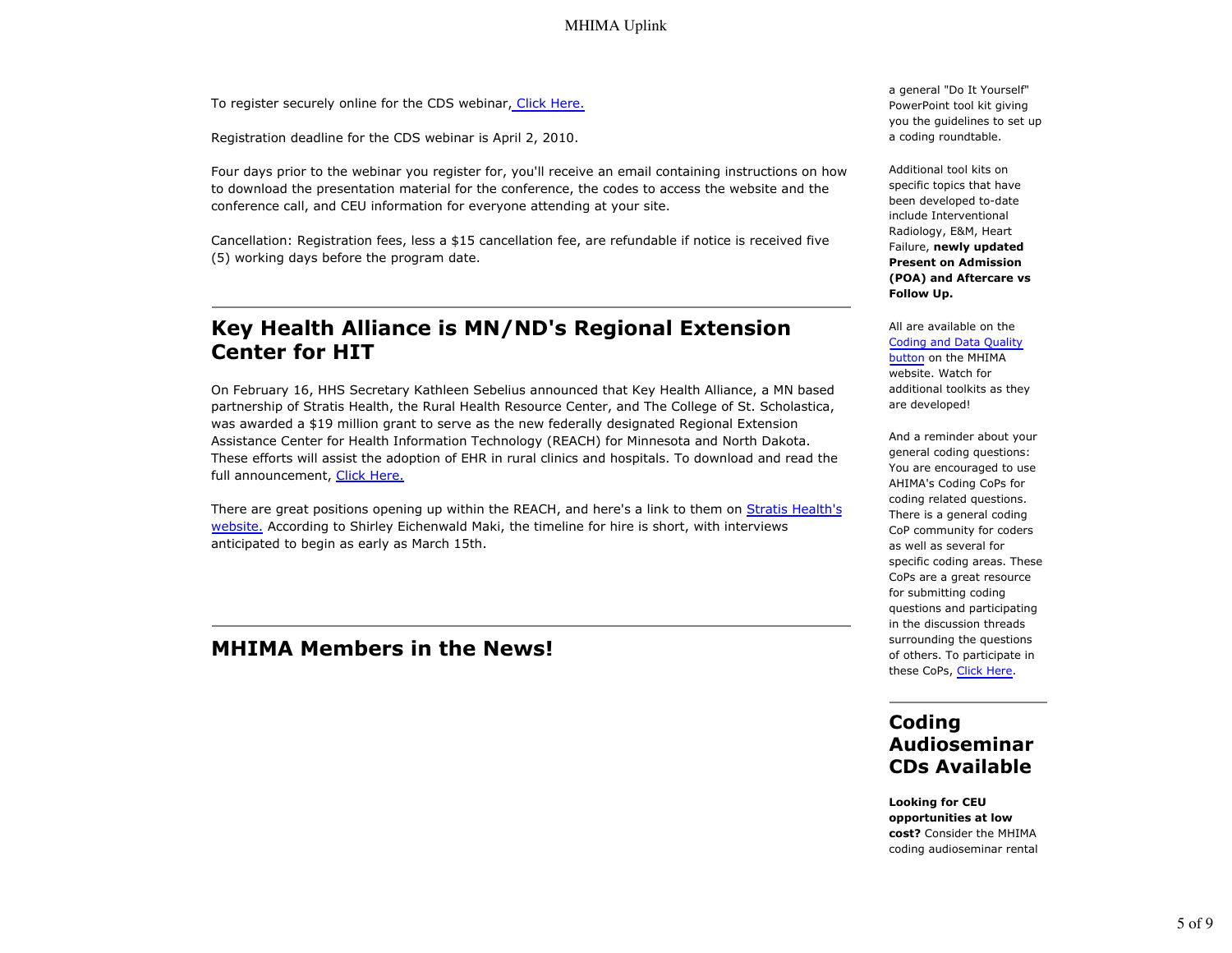### MHIMA Uplink





Susan Koering

Shirley Eichenwald Maki

MHIMA extends its congratulations to the following active members:

**Susan Koering, MEd, RHIA, CTR**, Manager of the Oncology Registry at Park Nicollet Methodist Hospital/Frauenshuh Cancer Center - Minneapolis, will be installed as President of the National Cancer Registrars Associaton (NCRA) in Palm Springs, CA on April 23, 2010. Susan has served on the NCRA Board as Vice President, Professional Development Director, Advocacy and Technical Practice Director, and Treasurer. She's a graduate of The College of St. Scholastica.

**Shirley Eichenwald Maki, MBA, RHIA, FAHIMA** from The College of St. Scholastica has been named one of the "Top 10 in HIM" by ADVANCE for Health Information Professionals. According to the February 2010 issue of ADVANCE, this recognition honors the best of the profession, professionals who embody the dedication, commitment, work ethic and initiative so critical to the success of the industry. Shirley describes herself as an educator at heart, has been a leader in our profession since her graduation from CSS, and has won numerous awards and recognitions at both the state and national level. Currently, she's involved in several research efforts involving EHR implementations in rural health care facilities.

Congratulations to both Susan and Shirley from MHIMA!

## **Professional Practice Experiences (PPEs)**

Carolyn Gaarder, RHIA, MLA

Professional Practice Experiences (PPEs): The Good, the Better, and the Ugly

Just the name change for clinical affiliation, directed practices, internships to PPEs denotes big changes in this whole segment of HIM education.

#### **THE GOOD**

The number of CEUs awarded to colleagues who have served as a PPE facility supervisor for a

library. We have several CDs available and each is worth 2 CEUs. Here are some of the comments from folks who have rented the CDs:

Coding Interventional Radiology Services: "excellent preentation"

Coding for Cardiovascular Procedures: "excellent discussion with pertinent, helpful Q&A"

Coding Kidney Disease & Treatment: "helpful; well presented"

Coding for Diabetes: "excellent presentation with great examples"; "great information"

• Present on Admission Reporting: "presentation is well done; good use of examples"

For more information, visit our MHIMA Store on our website and scroll down to the ordering information on our audio CDs.

## **AHA Has Moved**

The American Hospital Association (AHA) is moving on March 11th. Their new address wil be 155 North Wacker Drive, 4th Floor, Chicago IL 60606-1725. Phone numbers will not change.

The fax number for requesting coding advice remains at (312) 422-4583.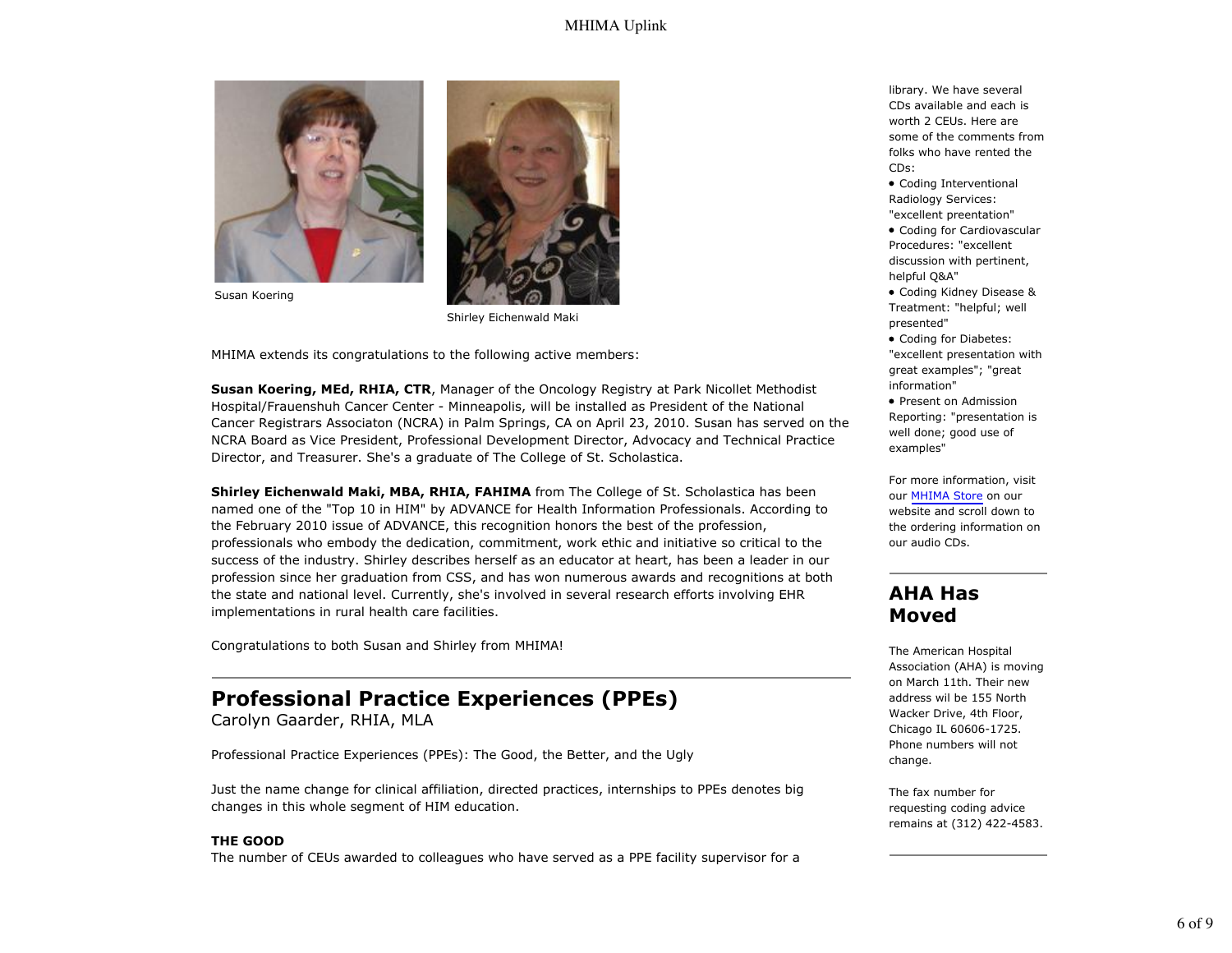#### MHIMA Uplink

student has changed. The old award was 2 CEUs. In a message from Bonnie Petterson, chairperson of the Commission on Certification for Informatics and Information Management (CCHIIM), the new award is 5 CEUs for supervising a PPE student with a maximum of 10 per the supervisor's recertification two year cycle. Also, others working with the student during PPE will be awarded 1 CEU for every 60 minutes of direct contact with a maximum of 10 CEUs per recertification two year cycle. Great news!

Next month the Uplink will publish the names of recent facility coordinators and they will be recognized at our 2010 Annual Meeting. It will be another way to say "thanks."

#### **THE BETTER**

More structure. There have not been solid guidelines or structure to the PPEs in the past. Even the amount of days varies from program to program. On my arrival at my new job as program director, I was greeted by a very angry student who had just finished her three week PPE as a file clerk at some hospital in CA. She was mad at the hospital, the program, our profession, and me just because she had no one else at hand to be mad at. Perhaps I shouldn't tell war stories but a few years ago I asked a nameless transfer student about her first PPE completed while a student in a nameless program. She said her PPE was arranged at a hearing aide clinic. When she walked in the door for her first day, the hearing aide office person left on vacation.

AHIMA is now focusing more attention to the elements that make up a quality PPE. The days of quantity first are over. AHIMA also realizes that the very structure of HIM departments has changed. More and more employees are working from home, leaving less employees to work with students. Also, many departments are in the midst of major EHR conversion activities which adds to the shorthanded situation. AHIMA does realize that, in many cases, programs must be more creative and offer some hybrid PPE components, such as virtual assignments. However, in the Commission on Accreditation for Health Informatics and Information Management Education ( CAHIIM) View Winter 2010, there is a more clear definition of the expectations of the PPEs. While CAHIIM agrees that some aspects of PPEs can be hybrid and include elements of virtual aspects, the Interpretation of Accreditation Standard V.E. 1 states " that no graduate of an accredited HIM program should enter the healthcare work place without having experienced health information management practice in some way at an actual work site." In fact, in 2011, programs will have to include evidence of on-site PPE components in their mandatory annual reports.

I agree. I would not want a surgeon who had only read about how to perform an appendectomy to remove my appendix, thank you. But still that report does lead to the ugly reality of the need to find enough quality PPE sites.

#### **THE UGLY**

I have also felt very lucky in finding colleagues who were willing to serve as facility coordinators, but so far this year it is not going well. My requests have been turned down numerous times and I respect those decisions when it involves a facility being short staffed or a major conversion is going on. It would not be a good time to have a student involved when the stress level is running high in the HIM department. My discouragement comes from not having my phone calls returned while I have students stressed out and clamoring because there are no plans developing. Please understand the dilemma of the HIM programs to provide PPEs so students can graduate. We are trying our best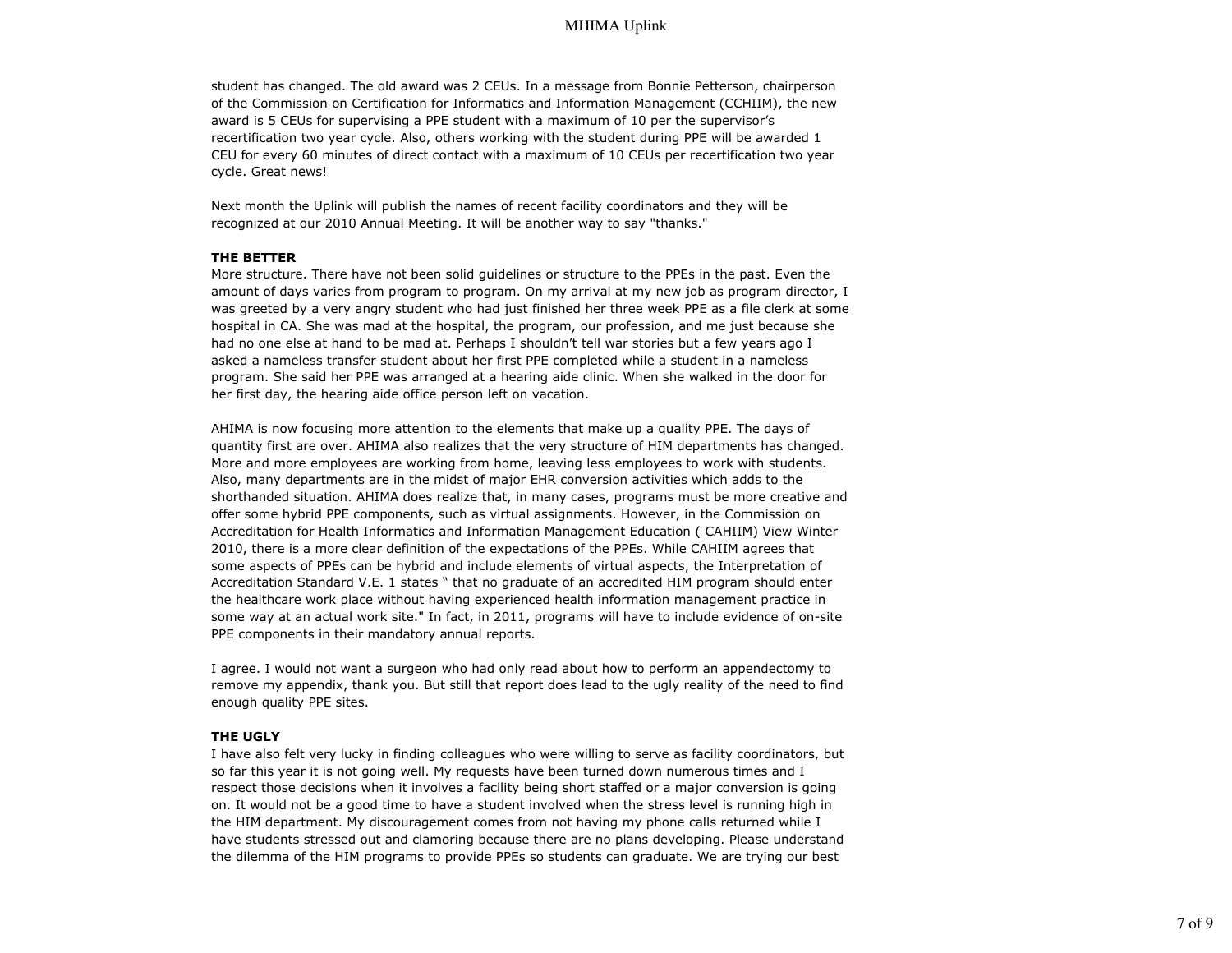to produce top quality future professionals. Oh, dear, does anyone know of a hearing aide clinic who has an office person in need of a vacation?

# **Student Corner**

Are you an HIM student interested in gaining knowledge, building a broader peer network, getting some "real world" experience, building your confidence as you approach entering this profession? Following are ideas from HIM educators and working professionals to channel that interest:

The word "volunteer" jumps out at interviews and experience is experience, whether it is paid or unpaid. So, consider volunteering! Contact a medical facility's volunteer office and let them know of your interest. Any experience in a medical facility is good as it always gives you an opportunity to see the big picture of what goes on behind the scenes. Typically, volunteer activities are very structured and may involve some training (such as confidentiality, safety, etc.). Hours are usually documented and on file for future reference. Ask to volunteer in the HIM Department!

Get involved! Become a student member of AHIMA, which then brings you to MHIMA if you choose Minnesota as your affiliated state. Participate in various committees, for example, the Annual Meeting planning team.

- Join AHIMA's Student CoP and explore mentorship opportunities within AHIMA.
- Get involved at a regional level. Attend your region's meetings.
- Attend the MHIMA Annual Meeting. You'll discover many networking and educational opportunities.
- Establish or become a part of the student HIM organization at your school.
- Set up informational interviews with various HIM professionals, over the phone or in person.

Don't limit yourself! Apply for a job that sparks your interest even if you don't have much experience.

Don't forget social networking! AHIMA is on Facebook and Twitter. Use these formats to make connections and learn what's happening in the field. Ask questions! Just be mindful that what's on your site may be discoverable by future employers.

Talk with your HIM instructors about creating opportunities within the facilities in your area, such as "Projects for Practicum." This would be projects submitted from HIM Directors to your school and perhaps assigned on a first-come, first-served basis or determination of a good fit. The projects may involve filing, scanning, or anything that would provide hands-on experience for the student!

Thanks to Carolyn Gaarder, Cindy Glewwe, Diana Warner and Megan O'Neill for these tips!

# **Upcoming Regional Meetings**

Region F (Southeast/Rochester area) will hold its Spring Meeting on Wednesday, April 21, 2010 from 8 am to 3:30 pm at Rivers Edge Hospital and Clinic, 1900 North Sunrise Drive, St. Peter, MN 56082. Watch the MHIMA website calendar for information on the agenda and registration.

Region A (Northwest) will hold its Spring Meeting on Thursday, May 13, 2010, from 8 am to 4 pm at North Country Regional Hospital in Bemidji. Contact Tracy Ware or call 218.333.5531.